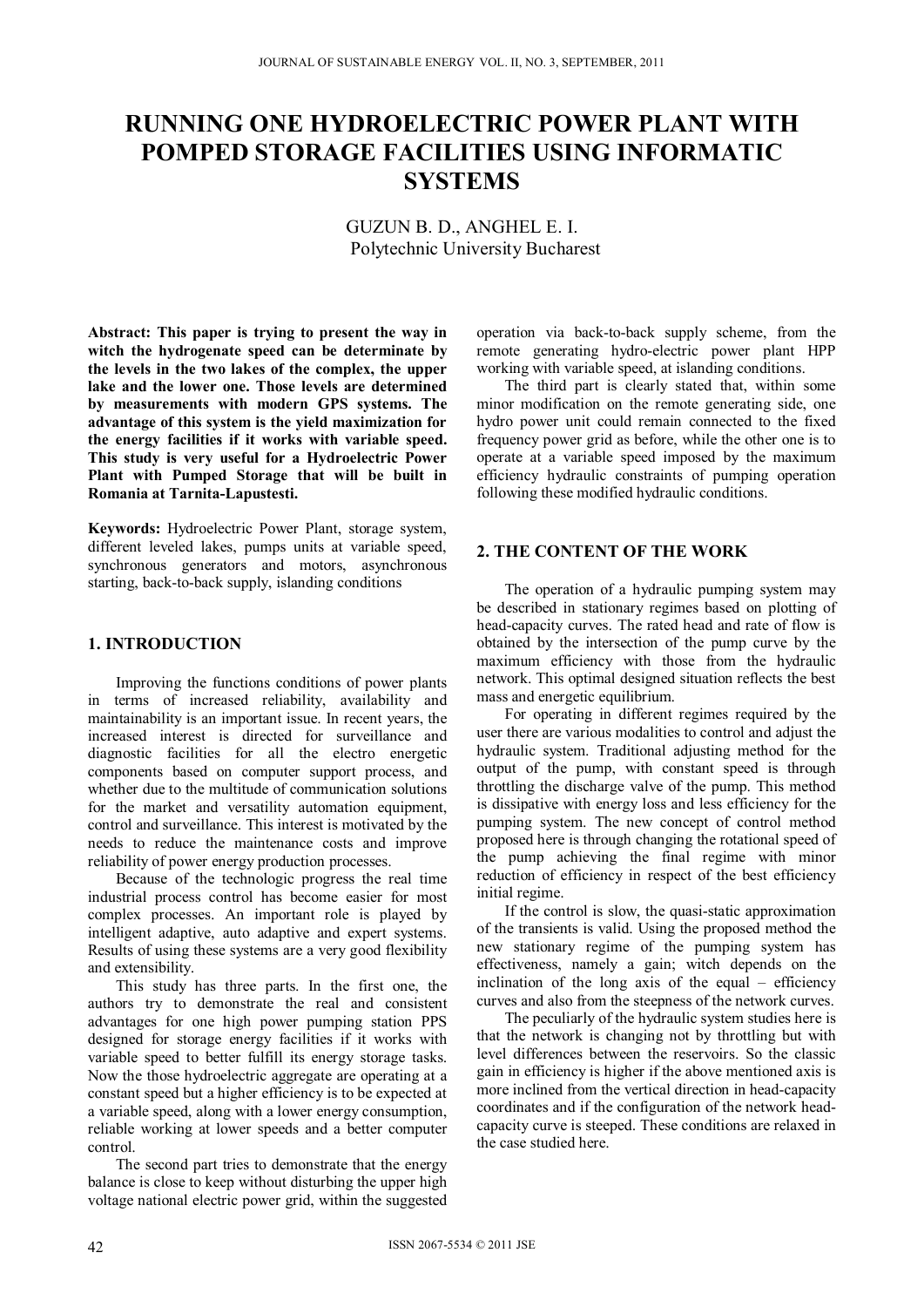## **3. THE FOCUSED CASE**

The case study refers to a Romanian hydro-power system a part on witch is represented in figure 1.

The essence tram the hydraulic pumping system is represented in figure 2. The hydraulic pumping system consists of the pumping station and the hydraulic network.



**Fig. 1. The forward part of a hydro power system** 

The main parameters of the pumping station are:

a) CP – centrifugal pumps, concrete 2 pumps operating in parallel, each with two stages and double entrance. The design parameters each pump are:

 $n_0 = 1000$ rev/min;

**Capacity**  $Q_0 = 3 \text{ m}^3/\text{s}$ ;

- Head  $H_0 = 274$ m,  $H_2O$  col;
- **Rotation**

speed

Pump  $\eta_0 = 90\%$ 

efficiency

- b) EM synchronous electric motor, asynchronous start;
	- *-* SP suction pipe with the cross-section of 1.92x2.76 m<sup>2</sup>, and the length L<sub>2</sub>=6500 m.
	- *-* DP discharge pipe with the cross-section Φ D=1.3 m, and the length  $L_1$ =360 m.

The rated level differences between the reservoirs is  $h_0$ =241 m (figure2).



**System** 

The maximum and minimum allowed levels differences between the reservoirs are:  $h_M = 253 \text{ m}; h_m = 198 \text{ m}.$ 

The values are given as initial input design data.

The characteristic diagram Q-H-n-η for the two identical centrifugal pumps operating in parallel is partially plotted in Figure 3.

The input power for driving the pumps is a function of discharge and rotation speed as determined by the similitude extrapolation formula:

$$
p = (n/1000)^3 * (1.213Q + 8.87)
$$
 (1)

Where: P is the power input, [MW],

 $n$  – the rational speed, [rev/min],

 $Q$  – the discharge,  $[m^3/s]$ .

The intermittent operation of the hydraulic system is the feeding of the reservoir R1 from the reservoir R2. Depending on the consumption during this process, the water goes from R2 into R1.

The Eq. (1) mostly has a qualitative importance and is justified from the value of the pump impeller specific speed:

$$
n_s = n(Q_0 / 2)^{1/2} (H_0 / 2)^{-3/4} = 71.75 \text{ rev/min}
$$

The extreme speeds of rotation, necessary for the optimum operation of the pumps, are determined as follows.



**Fig. 3. A Sequence of the Characteristics Curves of the Two Centrifugal Pumps in Parallel.** 

Qualitatively, what will be calculated starting from the rated regime to the extreme regimes (for maximum and minimum level differences of the reservoirs), is represented in figure 4.

**Table 1. Main characteristics of the Two Pumps, Parallel Working** 

| Point   | Rated Regimes     | H[m]  | $Q[m^3/s]$ | 14.538 P <sub>u</sub> [MW] | MM<br>$P_{\text{abs}}$ | H [%] | N rev<br>$\begin{bmatrix} \text{min} \\ \text{min} \end{bmatrix}$ |
|---------|-------------------|-------|------------|----------------------------|------------------------|-------|-------------------------------------------------------------------|
|         |                   | 247   |            |                            | 16.118                 | 90.2  | 1000                                                              |
| $N = M$ | Vareable<br>speed | 259.3 | 6.148      | 15.639                     | 17.338                 | 90.2  | 1024.6                                                            |
| $B=m$   |                   | 202.9 | 5.438      | 10.824                     | 12.094                 | 89.5  | 906.4                                                             |
| $N = 2$ | Constant<br>speed | 257.7 | 5.3        | 13.398                     | 15.127                 | 88.57 | 1000                                                              |
| D=m     |                   | 210.9 | 7.323      | 15.15                      | 18.41<br>$\circ$       | 82.27 | 1000                                                              |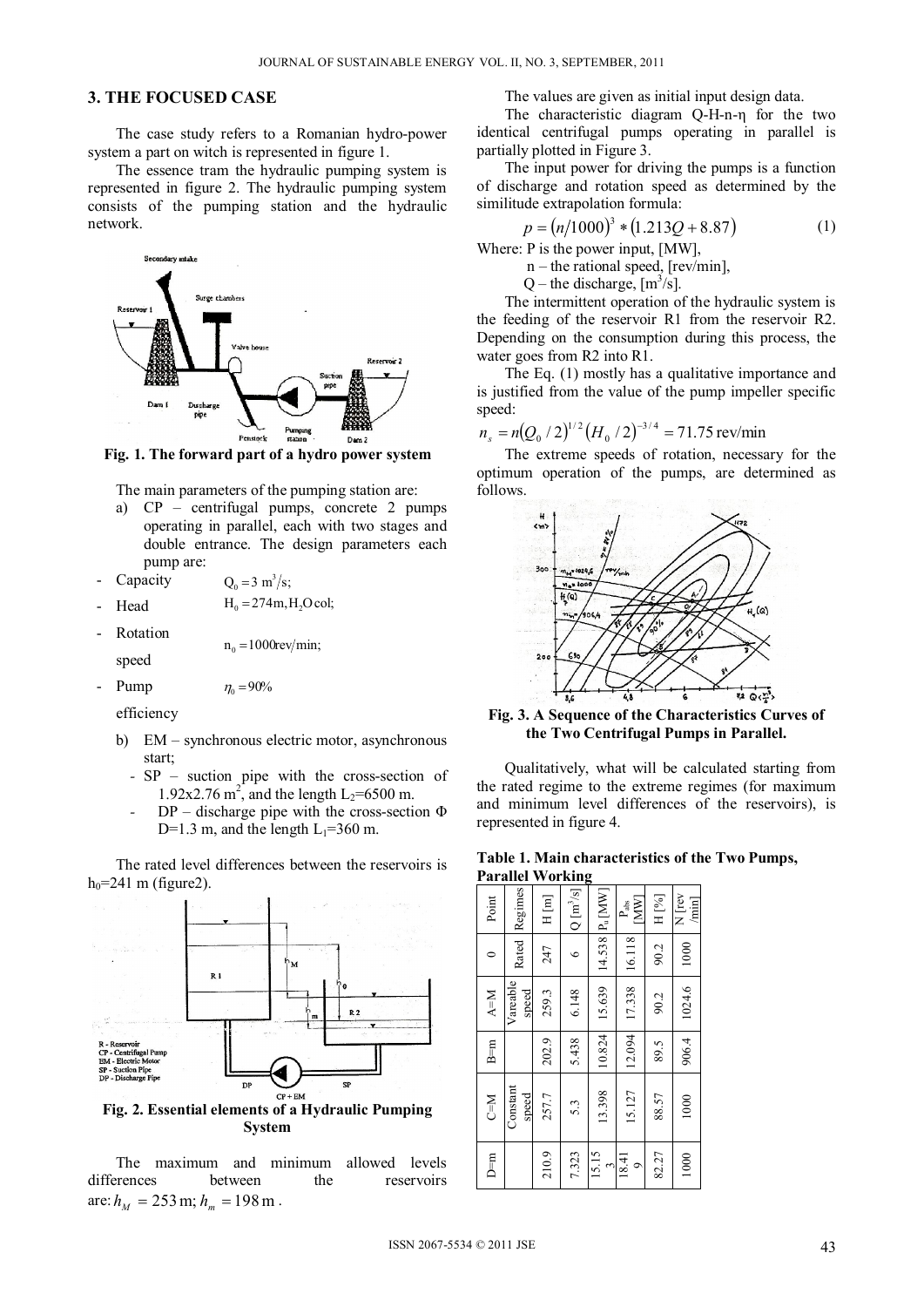

**Fig. 4. Explanatory Plotting Head-Capacity-Speed Efficiency of the Pumps within the network** 

Knowing the rated regime parameters of the hydraulic network namely the head  $H_0 = 247m$  and the discharge in the pipes  $2Q_0 = 6m^3/s$  the constant C of the network is given by:

$$
H_r = h_0 + C(2Q_2)^2 = H_0 \tag{2}
$$

The value obtained is  $C = 1/6 s^2/m^5$ 

Taking into accounts the turbo-machine similitude formulae:

$$
Q = k_{Q} n \tag{3}
$$

$$
H = k_H n \tag{4}
$$

The calculus of the parameters of the extreme regimes implies solving the set of Egs. (5), (6) and (7), and respectively  $(8)$ ,  $(9)$  and  $(10)$ :

$$
H_m = \left(H_0 / (2Q_0)^2\right)Q_m^2\tag{5}
$$

$$
H_m = h_m + C Q_m^2 \tag{6}
$$

$$
n_m = (n_0 / Q_0) Q_m \tag{7}
$$

For witch the results are: discharge  $Q_m = 5.438m^3$  / s, head  $H_m = 202.929m$ , and speed  $n_{\rm m} = 906.4$ *rev*/min.

For

$$
H_M = (H_0 / (2Q_0)^2) Q_M^2
$$
 (8)

$$
H_M = h_M + CQ_M^2 \tag{9}
$$

$$
n_M = (n_0 / Q_0)Q \tag{10}
$$

The results are:

discharge  $Q_M = 6.148m^3 / s$ , head  $H_M = 259.299m$ , and speed  $n_m = 1024,6rev / min$ .

Analyzing the universal characteristics of the pumps, figure 3, it may be interpolated and estimated the corresponding efficiencies and power, they are given in the Table 1.

The approximate maximum efficiency gains are  $\Delta \eta_{AC} = 1.63\%$  and  $\Delta \eta_{BD} = 7.23\%$ . These values give a measure of the effectiveness of the speed control as compared to the operation at constant speed or the throttling control of the pumps.

## **4. THE POWER ELECTRIC DRIVING SYSTEM**

The power electric driving system, shown in Figure 5, provides the controlled variable speed for pumps, operates at specific hydro-constraints, and offers some remarkable advantages. However, the most important advantage remains the higher efficiencies over constant speed or throttling. It has to be mentioned the more reliable operation at lower speeds, plus a better computer-controlled speed variation for present operating conditions.

The method of speed control over the hydraulic turbo machine may be used in any hydraulic system, especially for a higher power rating.

The electric power- at variable frequency is to be power plant HPP, operating in this particular case with one single generator rated at 24 MVA, 10/110 kV, under island-operation conditions, injects its output via its second distinct electric overhead line, LEA 110 kV.



**Fig. 5. The Simulated Power System** 

The other Hydro-generator HG of the HPP could remained connected to the system at a fixed frequency; the two units are to be separated by one coupling cell deliberately introduced in the scheme in order to gain elasticity for the new operational regimes.

The power pumping station PPS rated at 2x10 MW, 110/6kV, 2x3 m3/s, 1000 rev/min is located at a distance of approximately 30 km, up the mountain; it is loaded according to the specific hydraulic conditions given by the levels of the two reservoirs, of small and large capacities l, and L.

The two levels are to be communicated via GPS to the basic HPP, and the whole driving system power electric energy is operated at the requested variable frequency, in order to gain the overall maximum efficiency for the PPS in question.

The same specific Hydraulic conditions impose the practical spectrum of speeds to the electric driving system. The speed limits are non-symmetrically scaled and range from 906.4 to 1024.6 rev/min, more below than above the synchronous speed of 1000 rev/min.

This speed of 1000 rev/min was imposed by the frequency of the national electric grid, 50 Hz, but is not the best solution for the PPS operating in these specific hydraulic challenging conditions.